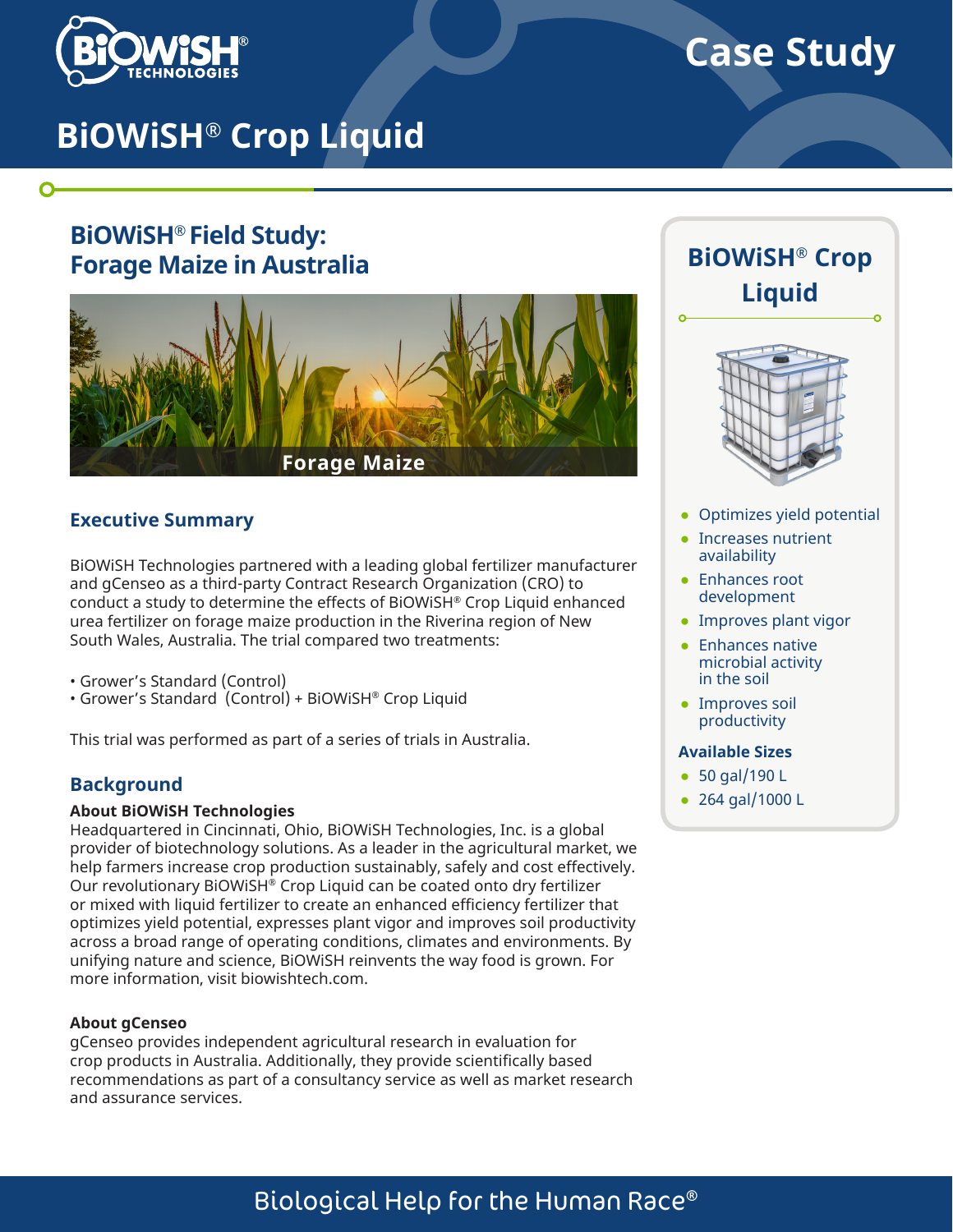#### **Objectives**

The objective of this study in New South Wales, Australia was to determine the effects of BiOWiSH® Crop Liquid technology, manufactured in the USA by BiOWiSH Technologies, Inc., on forage maize yield when added to the common regional fertility program used in the production area. The focus was on BiOWiSH® Crop Liquid's impact on total harvestable yield.

#### **Implementation Program**

For this study, the common regional fertility program included the use of 270 kg/ha (241 lbs/acre) of urea applied three days prior to planting, otherwise known as "Control". The Control was then compared to the same application coated with BiOWiSH® Crop Liquid. The plots were planted with Pioneer P1467 at a rate of 85,000 plants/ha (34,413 plants/acre) in single, unreplicated plots of 3.5 ha (8.6 acre).

| <b>Treatment</b>                                | <b>Application Rate</b><br>kg/ha<br>[lbs/acre] | <b>Application Phase</b> |
|-------------------------------------------------|------------------------------------------------|--------------------------|
| Urea (Control)                                  | 270<br>$[241]$                                 | Pre-plant                |
| Urea (Control) +<br><b>BIOWISH® Crop Liquid</b> | 270<br>$[241]$                                 | Pre-plant                |

*\*BiOWiSH® Crop Liquid used at manufacturer's recommended rate.*

#### **Results**

Yields were measured with weigh scales located on the haulout trailer. The results show that BiOWiSH® Crop Liquid increased yield by 19.38% over the Control. This provided the grower with an increase profit of \$659 USD/ha (\$267 USD/acre).

| <b>Treatment</b>                                | <b>Yield</b><br>MT/ha<br>[tons/acre] | <b>Yield Increase</b><br>MT/ha<br>[tons/acre] | <b>Yield</b><br><b>Increase</b><br>$\%$ | <b>Net Income</b><br>USD/ha<br>[USD/acre] | <b>Profit</b><br><b>Change</b><br>USD/ha<br>[USD/acre] |
|-------------------------------------------------|--------------------------------------|-----------------------------------------------|-----------------------------------------|-------------------------------------------|--------------------------------------------------------|
| Urea (Control)                                  | 19.25<br>$[8.59]$                    | $\overline{\phantom{0}}$                      | -                                       | 3312<br>$[1340]$                          |                                                        |
| Urea (Control) +<br><b>BiOWiSH® Crop Liquid</b> | 22.98<br>$[10.25]$                   | 3.73<br>$[1.66]$                              | 19.38                                   | 3971<br>[1607]                            | 659<br>$[267]$                                         |

*\*1 acre = 0.405 hectares* 

*\*\*1 MT/ha = 0.446 US short ton/acre* 

*\*\*\*Yield in table is calculated on a "Dry Matter Basis".*

### Biological Help for the Human Race®